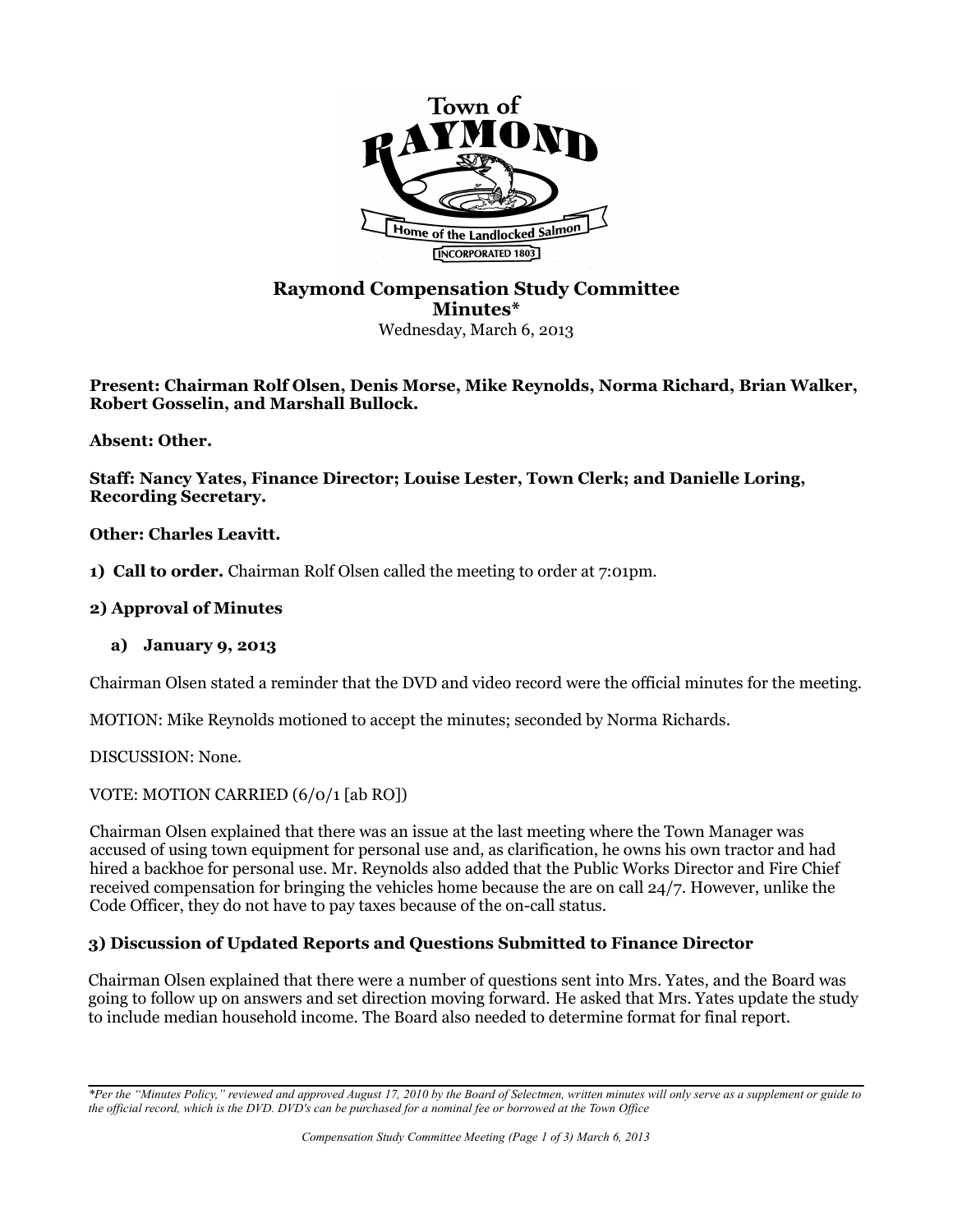Ms. Richard asked the Board was going to be considering the RSU data, and Mr. Olsen responded that they could. She replied that she would also like to looked private companies but the conflict would be in comparing like positions. Mr. Olsen stated that they could use data from the Department of Labor (DOL).

Mr. Walker stated that they could look at parameters for private companies. He also thought that they should compare the gross budget, minus the school portion school, against the dental/medical benefits as percentage of total budget. He agreed that anything on the private sector would be interesting to compare.

Mr. Olsen stated that the could get data that was compiled by third party. Mr. Walkers suggested including businesses from the private sector such as management groups or accounting because they were similar in nature. Mr. Olsen added that the State conducted polling that could be broken down by county.

Mr. Morse said that he appreciated the data that Mr. Walker had presented but wanted to know why it was slimmed down from the original report. Mr. Walker responded that the comparison was not designed to look at the valuation of the town because the town has to provide a certain level of services regardless of that number. He had looked at population size that was relatively close to Raymond's, regardless of demographics, then took the averages of the valuation per capita and the key management roles and where Raymond was in relation to those averages. He considered 20% variance as significant where green highlighting was above and red was below. He explained that the only position that was excluded was the fire chief because it varied so much between towns.

Mr. Walker continued that he thought that it was important to look at the individual positions and what it takes to do that job. He wanted to compare the overall efficiency of the individual relative to pay scale.

Mr. Morse stated that he thought that was efficient to narrow the number of towns to look at. He felt that they should do the research and come back to the next meeting to present results with the agreed upon concepts. He liked the idea on comparing the total amount that it takes to get the job done but wanted to compare similar towns. He was concerned with Raymond's unique demographics.

Mr. Gosselin talked about the difficulty in comparing towns because there were not similar positions across the board and the data was not representative of actual averages because of stipend and additional benefits. Mr. Olsen agreed and stated that it was important to analyze data appropriately.

Mr. Reynolds stated that he would like to look at data in smaller chunks, similar to how Mr. Walker had narrowed the data by population. He volunteered to look at the data in terms of FT employees and/or valuation. He did not know if they are going to grasp the concept of expected core services and how the departments were running their payroll of the figures alone. Mr. Olsen stated that at the end of the day, that information was not that important because task was not to look at if the service was needed but whether or not the compensation was relative.

Ms. Richard stated that looking at the percent of payroll to total gross budget could be difficult because some towns were not offering the same services or even more services. Mr. Morse agreed and thought they needed to look the role of supplemental staff and the lack of it because there were department heads doing several roles, such as the Public Works Director also acting as the town's mechanic. He added that he agreed looking into the private sector and school because felt that it was a good way to show that the Town of Raymond was getting a good value for the amount of municipal budget. Mr. Olsen replied that the difficulty was that there was not set job description that was similar across the State. He felt that they should start with broad analysis and then compare around four towns on a more in depth level. He said that the challenge would be making fair comparisons because of what the job titles actually mean to the person completing the work.

*<sup>\*</sup>Per the "Minutes Policy," reviewed and approved August 17, 2010 by the Board of Selectmen, written minutes will only serve as a supplement or guide to the official record, which is the DVD. DVD's can be purchased for a nominal fee or borrowed at the Town Office*